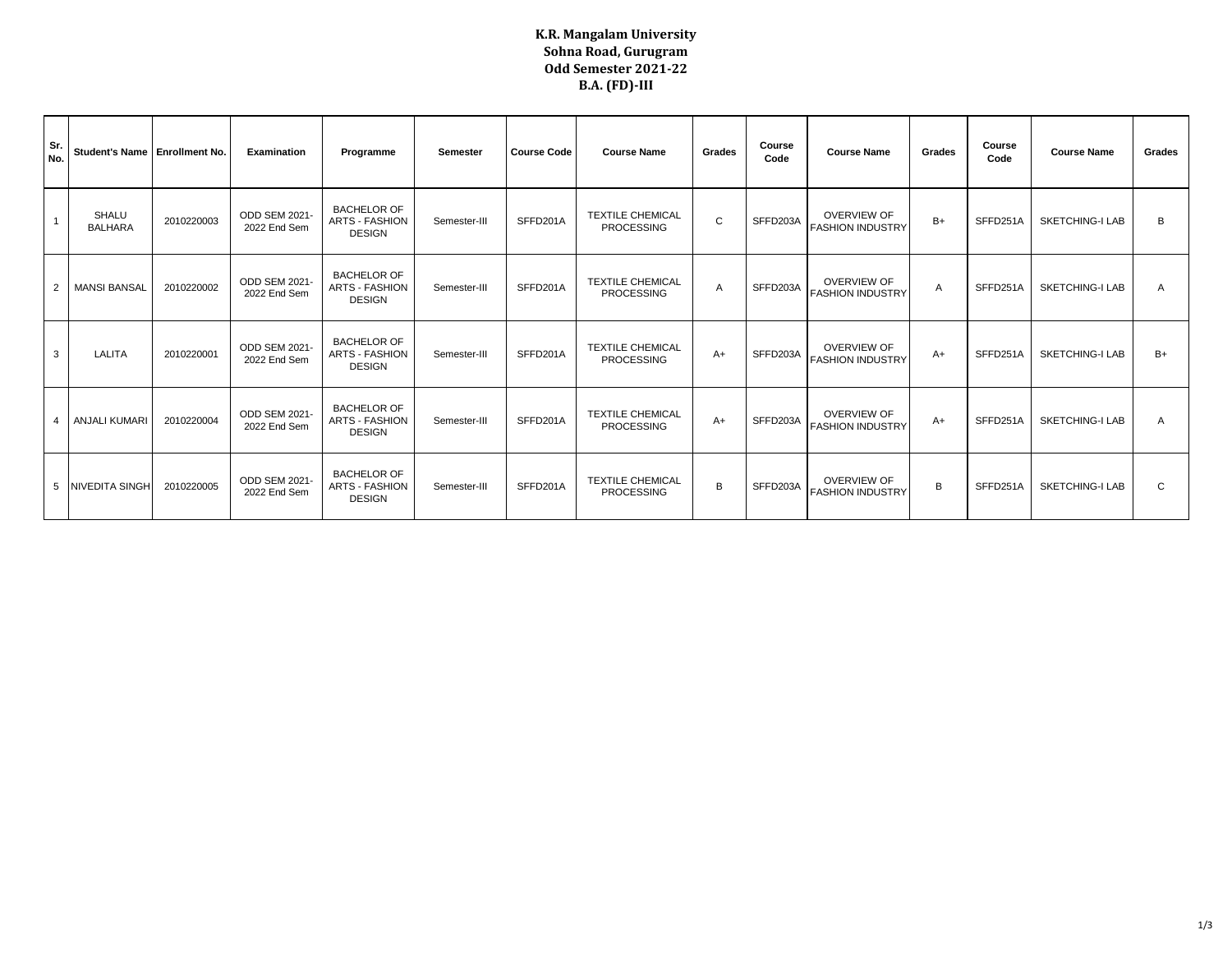## **K.R. Mangalam University Sohna Road, Gurugram Odd Semester 2021-22 B.A. (FD)-III**

| Student's Name   Enrollment No. |            | Examination                   | Programme                                                    | <b>Semester</b> | Course<br>Code | <b>Course Name</b>                         | Grades | <b>Course Code</b> | <b>Course Name</b>                 | Grades | Course<br>Code | <b>Course Name</b>        | Grades         |
|---------------------------------|------------|-------------------------------|--------------------------------------------------------------|-----------------|----------------|--------------------------------------------|--------|--------------------|------------------------------------|--------|----------------|---------------------------|----------------|
| <b>SHALU</b><br><b>BALHARA</b>  | 2010220003 | ODD SEM 2021-<br>2022 End Sem | <b>BACHELOR OF</b><br><b>ARTS - FASHION</b><br><b>DESIGN</b> | Semester-III    | SFFD253A       | <b>FASHION DESIGN</b><br>SOFTWARE -II LAB  | $B+$   | SFFD255A           | <b>GARMENT CONSTRUCTION</b><br>LAB | $A+$   | SFFD257A       | <b>SUMMER TRAINING -I</b> | A              |
| <b>MANSI BANSAL</b>             | 2010220002 | ODD SEM 2021-<br>2022 End Sem | <b>BACHELOR OF</b><br><b>ARTS - FASHION</b><br><b>DESIGN</b> | Semester-III    | SFFD253A       | <b>FASHION DESIGN</b><br>SOFTWARE -II LAB  | $A+$   | SFFD255A           | <b>GARMENT CONSTRUCTION</b><br>LAB | $A+$   | SFFD257A       | <b>SUMMER TRAINING -I</b> | $\overline{A}$ |
| LALITA                          | 2010220001 | ODD SEM 2021-<br>2022 End Sem | <b>BACHELOR OF</b><br><b>ARTS - FASHION</b><br><b>DESIGN</b> | Semester-III    | SFFD253A       | <b>FASHION DESIGN</b><br>SOFTWARE - II LAB | $A+$   | SFFD255A           | <b>GARMENT CONSTRUCTION</b><br>LAB | $A+$   | SFFD257A       | <b>SUMMER TRAINING -I</b> | A              |
| <b>ANJALI KUMAR</b>             | 2010220004 | ODD SEM 2021-<br>2022 End Sem | <b>BACHELOR OF</b><br><b>ARTS - FASHION</b><br><b>DESIGN</b> | Semester-III    | SFFD253A       | <b>FASHION DESIGN</b><br>SOFTWARE -II LAB  | $A+$   | SFFD255A           | <b>GARMENT CONSTRUCTION</b><br>LAB | $A+$   | SFFD257A       | <b>SUMMER TRAINING -I</b> | $A+$           |
| <b>NIVEDITA SINGH</b>           | 2010220005 | ODD SEM 2021-<br>2022 End Sem | <b>BACHELOR OF</b><br><b>ARTS - FASHION</b><br><b>DESIGN</b> | Semester-III    | SFFD253A       | <b>FASHION DESIGN</b><br>SOFTWARE - II LAB | $B+$   | SFFD255A           | <b>GARMENT CONSTRUCTION</b><br>LAB | B+     | SFFD257A       | <b>SUMMER TRAINING -I</b> | B+             |